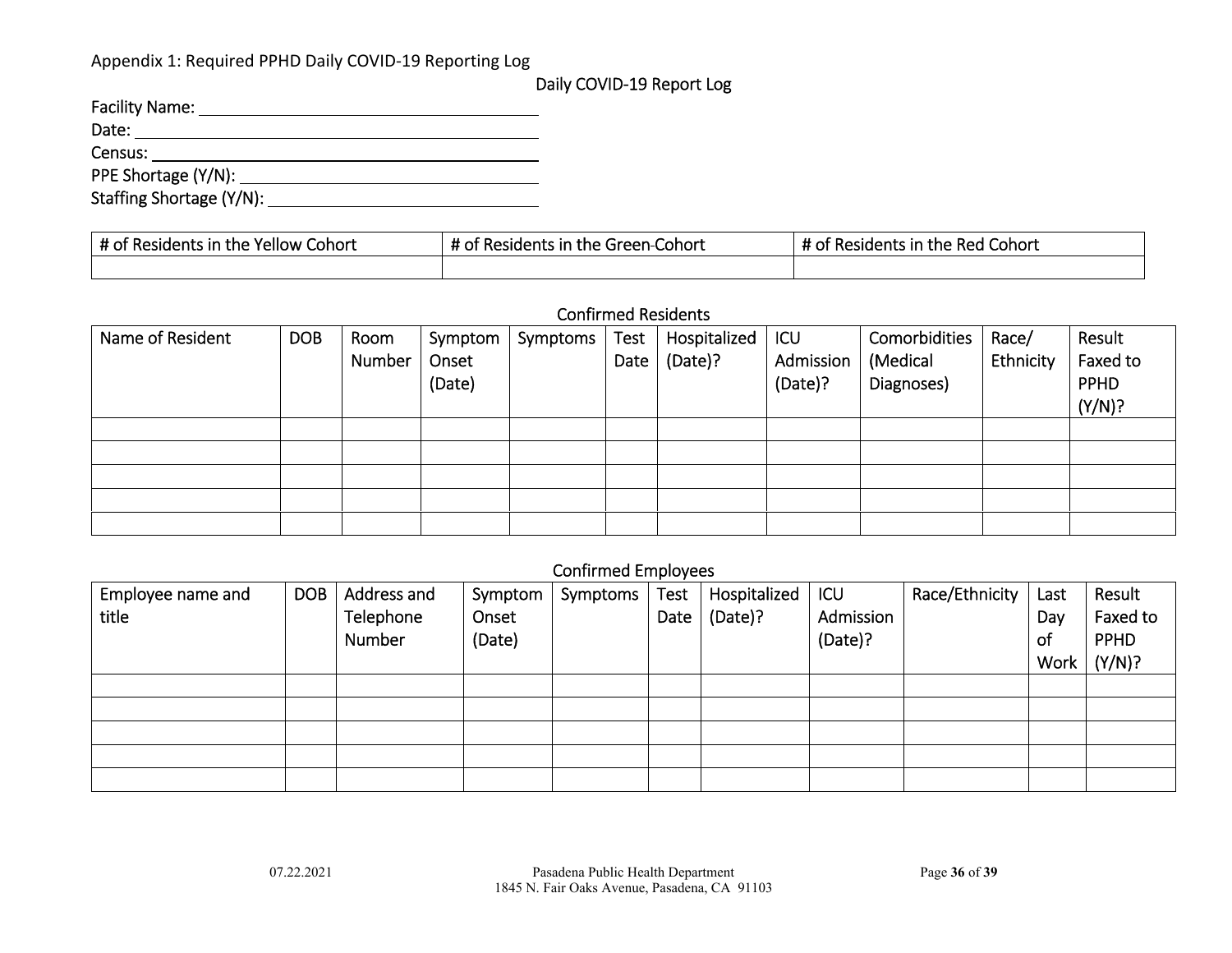| <b>Symptomatic Residents</b> |            |        |              |          |      |                 |  |  |  |  |
|------------------------------|------------|--------|--------------|----------|------|-----------------|--|--|--|--|
| Name of Resident             | <b>DOB</b> | Room   | Symptom      | Symptoms | Test | Result Faxed to |  |  |  |  |
|                              |            | Number | Onset (Date) |          | Date | PPHD? (Y/N)     |  |  |  |  |
|                              |            |        |              |          |      |                 |  |  |  |  |
|                              |            |        |              |          |      |                 |  |  |  |  |
|                              |            |        |              |          |      |                 |  |  |  |  |
|                              |            |        |              |          |      |                 |  |  |  |  |
|                              |            |        |              |          |      |                 |  |  |  |  |

# Resident Hospitalizations

| Date of Transfer | Name of Resident | <b>DOB</b> | Reason for Transfer | ICU? $(Y/N)$ | Hospital |
|------------------|------------------|------------|---------------------|--------------|----------|
|                  |                  |            |                     |              |          |
|                  |                  |            |                     |              |          |
|                  |                  |            |                     |              |          |
|                  |                  |            |                     |              |          |
|                  |                  |            |                     |              |          |

|               |                  |            | Deaths |        |          |             |                      |
|---------------|------------------|------------|--------|--------|----------|-------------|----------------------|
| Date of Death | Name of Resident | <b>DOB</b> | Room   | Post-  | Cause of | Comorbities | <b>COVID Test</b>    |
|               |                  |            | Number | Mortem | Death    | Medical     | Result Faxed to      |
|               |                  |            |        | swab?  |          | Conditions  | Pasadena             |
|               |                  |            |        | (Y/N)  |          |             | <b>Public Health</b> |
|               |                  |            |        |        |          |             |                      |
|               |                  |            |        |        |          |             | (Y/N)?               |
|               |                  |            |        |        |          |             |                      |
|               |                  |            |        |        |          |             |                      |
|               |                  |            |        |        |          |             |                      |
|               |                  |            |        |        |          |             |                      |
|               |                  |            |        |        |          |             |                      |